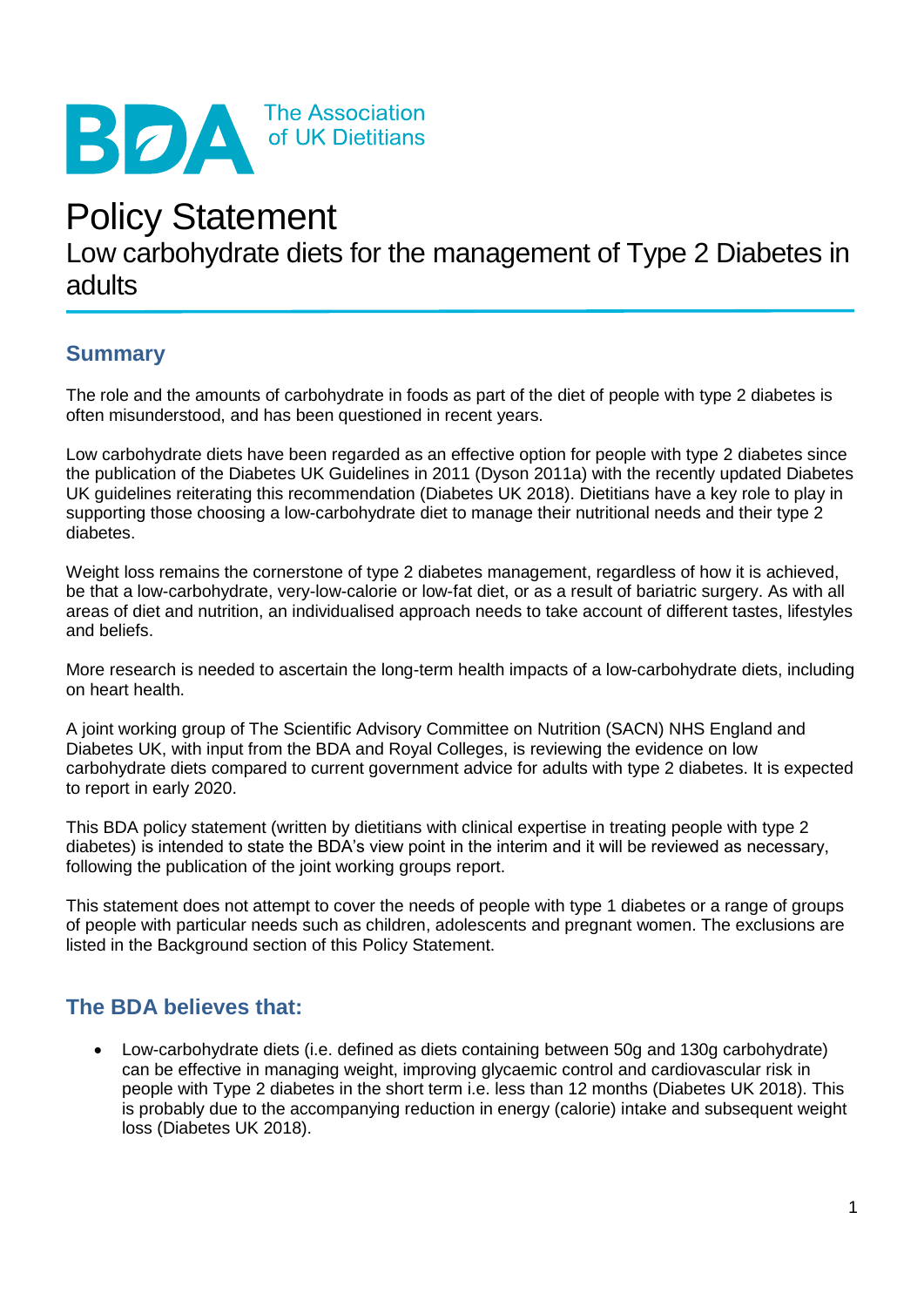- More research is needed to determine the effect of long-term adherence (over 12 months) to low carbohydrate diets (as defined above) on blood glucose control (and therefore control of diabetes), and also the effect on heart health in people with type 2 diabetes.
- When people restrict their intake of carbohydrate, the relative amounts of other macronutrients (fat and protein) tend to increase. More research is needed to identify the best dietary patterns (and therefore ideal nutritional composition) to ensure both good glycaemic control and reduction in cardiovascular disease risk.
- Weight loss is still the cornerstone of management of type 2 diabetes. There is insufficient evidence to indicate that low carbohydrate diets are a superior or better approach than other strategies for weight loss and subsequent weight maintenance in the long term.
- When considering a low carbohydrate diet as an option, people with diabetes who are on certain drugs including insulin should be made aware of possible side effects such as the risk of hypoglycaemia or in rare cases ketoacidosis; it is important that individuals on such treatments should be supported by doctors and dietitians to manage such risks which may involve adjusting medication.
- People with type 2 diabetes who choose to follow a low carbohydrate diet (as defined above) should be supported by a dietitian to ensure that their diet is nutritionally adequate, enjoyable and fits in with lifestyle and cultural preferences.

## **Further information**

#### **The role of the dietitians in the management of people with type 2 diabetes**

Dietitians are the only regulated healthcare experts in diet and nutrition and should form an integral part of the multidisciplinary team that cares for people with diabetes. They play an essential role in the support of people with diabetes – whatever their dietary preference is – including low carbohydrate approaches. This support can be individual and through the structured education programmes designed especially for people with type 2 diabetes.

The diets of people with type 2 diabetes should be individualised (NICE 2018). People are individuals with different needs, desires, tastes, lifestyles and beliefs. What works for one person with type 2 diabetes may not do so for another. It is clear that the diet of people with type 2 diabetes should have access to a dietitian in order to individualise their diet and achieve optimal glycaemic control, management of weight and risk of cardiovascular disease. The ideal amounts of carbohydrate for each individual will be affected by factors (McArdle et al. 2016) such as:

- Individual dietary preferences
- Current and future diabetes treatment
- BMI and the amount of weight that needs to be lost
- Individual glucose response
- Physical activity levels

Dietitians are both qualified and skilled to take all the above factors into account when supporting individuals with type 2 diabetes.

Whether people with type 2 diabetes choose to follow a low carbohydrate diet or not, they should be supported by a dietitian to:

a) choose a variety of foods so that their diet is nutritionally complete. This includes fruit and vegetables, dairy foods, seafood, pulses, and nuts.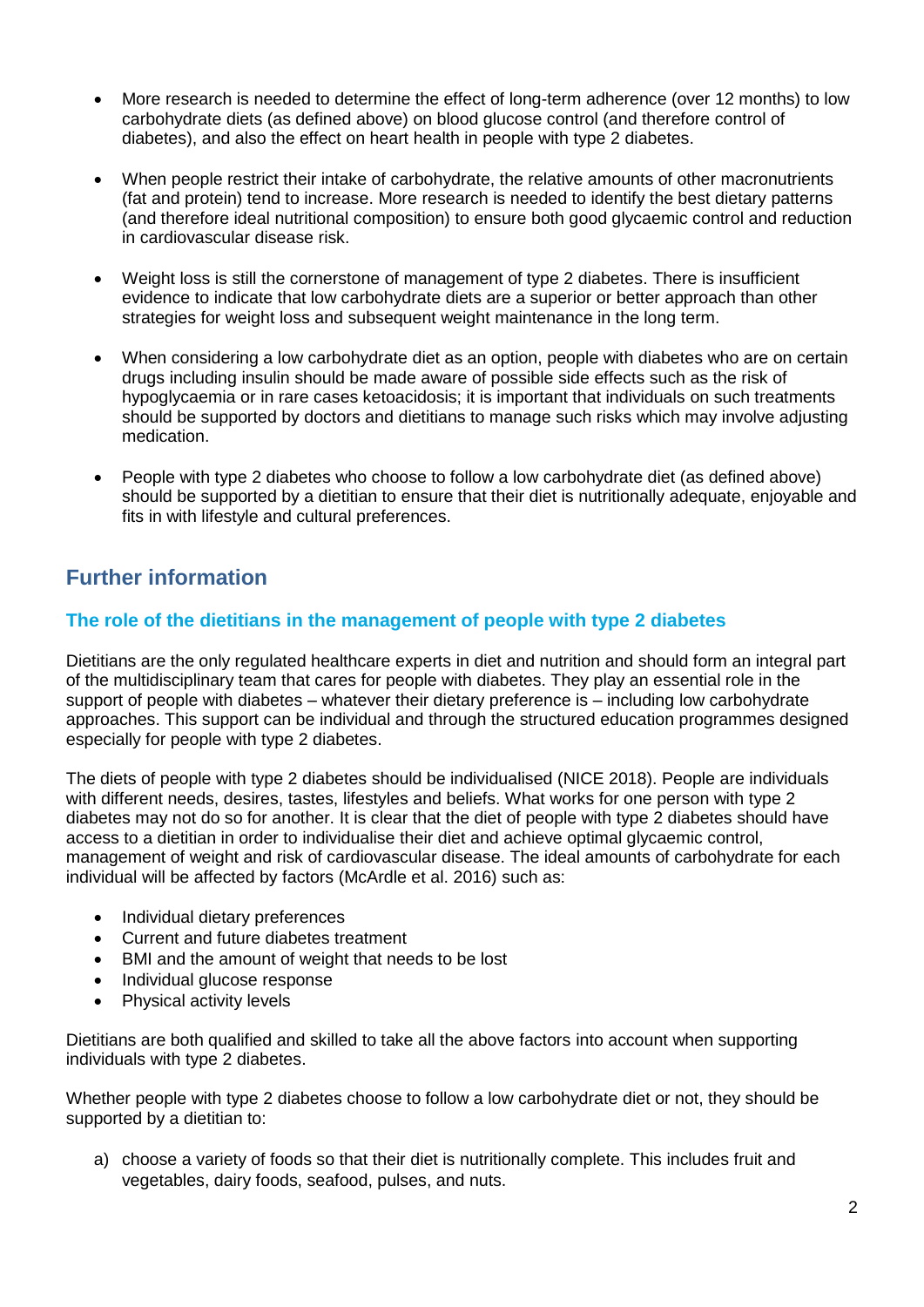- b) moderate their intake of red meat (i.e. choose poultry in preference to red meats) and reduce intake of processed meat, sugar-sweetened foods, particularly sugar- sweetened drinks, and refined grains such as white bread.
- c) ensure fat intake comes mainly from unsaturated sources, whilst limiting saturated fat intake.
- d) include foods high in fibre

NICE (2018) recommend that all people with newly diagnosed type 2 diabetes should attend a structured education programme

#### **Weight loss is the cornerstone of management of type 2 diabetes**

Not all people with type two diabetes are overweight or obese, but in those that are weight loss remains the most effective strategy to improve glycaemic control in type 2 diabetes (Dyson 2011b). Limiting carbohydrate often serves to limit calorie intake and therefore aid weight loss (Dyson 2015). Diabetes UK (2018) recommend that to improve glycaemic control and cardiovascular disease risk, overweight or obese people with type 2 diabetes should aim for a 5% weight loss achieved by reducing calorie intake and increasing energy expenditure. There is insufficient evidence to indicate that low carbohydrate diets are superior to other strategies for weight loss and subsequent weight maintenance.

Weight management is effective at controlling glycaemia and people with Type 2 diabetes should:

- a) be given a choice of different evidence-based approaches to weight loss and the most appropriate dietary approach to achieve this is identified between the person with diabetes and their dietitian.
- b) be supported to achieve weight loss of about 5% if necessary
- c) be supported to maintain that weight loss
- d) be supported to increase their physical activity
- e) have access to a dietitian or other appropriately trained health care professionals who can support patients to manage their weight effectively.

Recent evidence indicates that remission from type 2 diabetes (i.e. a return to the levels of glycaemic control experienced by people without diabetes) can occur after weight loss achieved via a dietitian supported total diet replacement / meal replacement plan in the DiRECT study (Lean. 2018). A weight loss of at least 15kg was found to be associated with greatest chance of achieving remission.

As yet, the data from research into low carbohydrate diets do not show that low carbohydrate diets can result in remission from type 2 diabetes. More research needs to be done in this area.

## **Background**

#### **Exclusions**

This statement does not cover the needs of

- Adults with type 1 diabetes
- Children with type 1 or type 2 diabetes
- Pregnant women with type 2 diabetes
- Women diagnosed with gestational diabetes
- Sports people with type 2 diabetes.
- People at risk of diabetes
- People wishing to prevent diabetes
- People with 'pre-diabetes'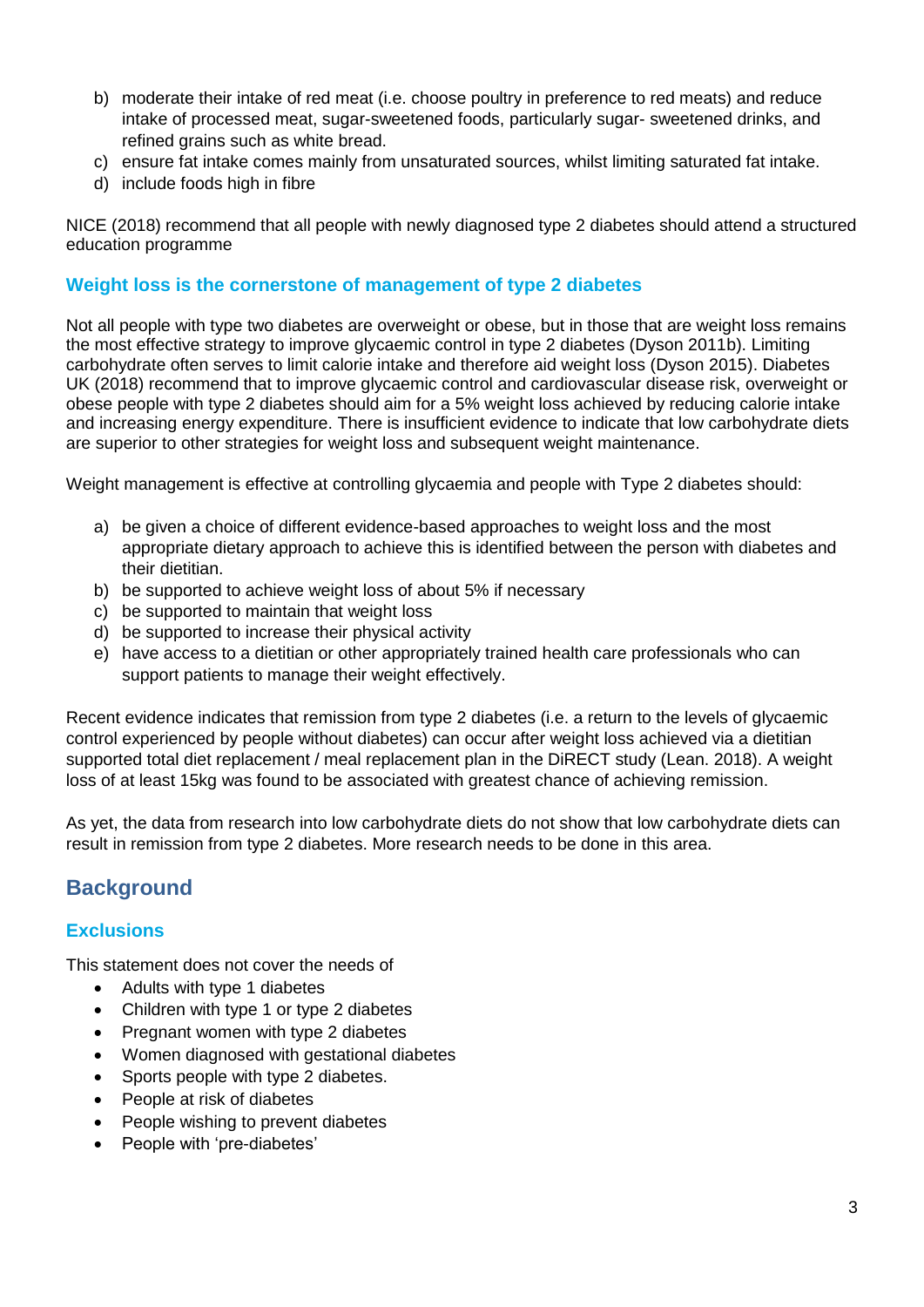#### **What is carbohydrate?**

Carbohydrates are a nutrient group comprising simple sugars (e.g. glucose, fructose), oligosaccharides (e.g. maltodextrin) starches (including amylose) and fibre (e.g. plant cellulose) (FAO/WHO 1998). In the typical UK diet carbohydrates come mainly from cereal and cereal products e.g. bread, pasta and rice (NDNS 2014). FAO/WHO (1998) and SACN (2015) now refer to the sugars found in soft drinks, honey, syrups, fruit juices, smoothies and the sugar added to sweet foods such as cakes and biscuits as 'free sugars'. Free sugars have been associated with an increased risk of weight gain and developing diabetes (Te Morenga 2013).

#### **How much carbohydrate do we need in the diet?**

Starches and oligosaccharides, when eaten and digested, are broken down into simple sugars including glucose. The body needs glucose for energy in all its cells including, particularly, red blood cells and the brain.

Based on all the available evidence from research across the world SACN (2015) recommends that for a healthy adult the following is required to maintain good health:

*Table 1. Key Recommendations from the SACN Report on Carbohydrate (SACN 2015)*

| <b>Nutrient</b>      | Recommendation             |  |
|----------------------|----------------------------|--|
| Total carbohydrate   | 50% energy                 |  |
| Of which free sugars | Maximum 5% of total energy |  |
| Fibre                | 30g per day                |  |

For people with diabetes there is insufficient evidence to recommend an optimal, specific amounts of carbohydrates in the diet (Diabetes UK 2018). This is because there have been several confounding factors in the studies of low carbohydrate i.e. participants in the studies:

- Experienced weight change when on a low carbohydrate diet (weight loss on its own has been shown to improve glycaemic control in people with diabetes)
- Consumed different amounts of total energy intake
- Consumed different amounts of carbohydrates rather than a set amount)

Also in the studies the definition of a 'low carbohydrate diet' has differed from study to study therefore it is not possible to compare like with like easily.

There is now a more widely recognised definition of a 'low carbohydrate' diet (Feinman 2015). See Table 2. for the values.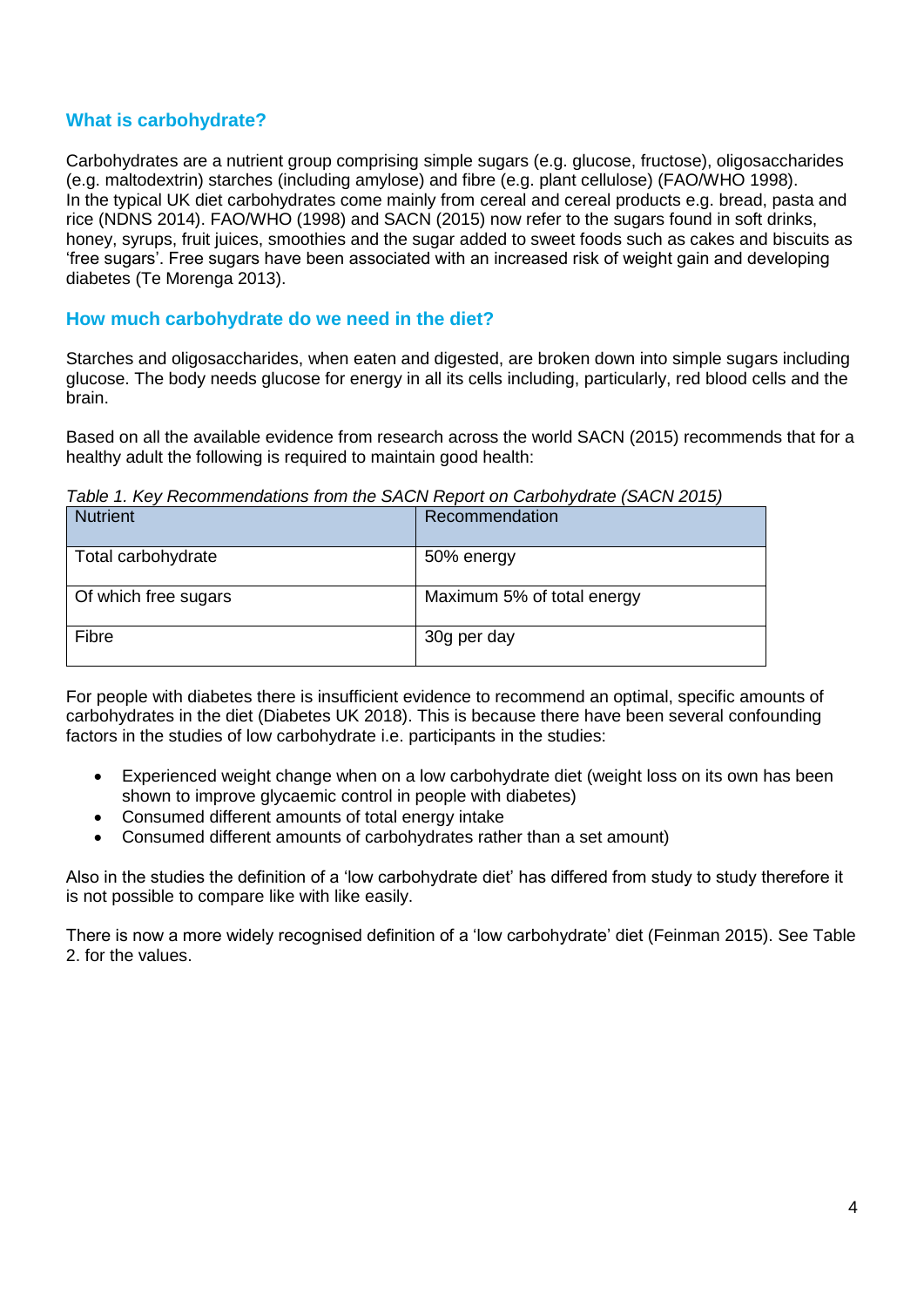#### *Table 2. Consensus definition of different levels of dietary carbohydrate. (Feinman 2015)*

|                          | Carbohydrate: g/day | Carbohydrate: % energy* |
|--------------------------|---------------------|-------------------------|
| Very Low Carbohydrate    | $20-50q$            | $6 - 10%$               |
| Low carbohydrate         | $<$ 130g            | < 26%                   |
| Moderate Carbohydrate    | $130 - 225g$        | 26-45%                  |
| <b>High Carbohydrate</b> | $>225g$             | >45%                    |
| *Based on 2000 kcal diet |                     |                         |

All healthy adults, including people with type 2 diabetes, should consume fewer foods and drinks that are high in sugar such as cakes, pastries, muffins, biscuits, lollies, ice cream and sweetened drinks. All these foods are also low in fibre and low in essential nutrients.

#### **Effect of low carbohydrate diets on glycaemia**

There is evidence from three recent meta analyses (Sainsbury et al 2018, Snorgaard et al 2017, Fan et al 2016, Korsmo-Haugan et al 2018, Huntriss et al 2018 and Meng et al 2017) to show that, in the short term, low carbohydrate diets improve glycaemic control and HbA1c. Whether or not this is due to the associated weight loss by patients on low carbohydrate diets is yet to be determined.

The meta analyses also that show there are no significant differences in HBA1c from 12 months when a low carbohydrate diet was compared to a traditional or higher carbohydrate diet (Snorgaard et al 2017, and Sainsbury et al 2018). This means that low carbohydrate diets seem to be approximately equivalent in effectiveness to other dietary approaches, being no worse, but no better and what seems to matter is supporting individuals to find the dietary approach that is sustainable for them over the long term. However, these results need to be interpreted with caution as the metanalyses were based on research trials in which people found it difficult to adhere to the low carbohydrate diets for longer than six months. Therefore, more research is needed to find out whether low carbohydrate diets have beneficial effects in the long term (over 12 months).

#### **Effect of low carbohydrate diets on cardiovascular health**

There is some evidence from meta analyses to say that, in the short term, low carbohydrate diets affect the blood lipids associated with risk of cardiovascular disease i.e. reduces triglycerides and raises HDL Cholesterol (Meng et al 2017, Huntriss et al 2018, and Sainsbury et al 2018). Whether or not this is due to the associated weight loss by patients on low carbohydrate diets is yet to be determined. Other systematic reviews and meta-analyses show no benefit at all of a low carbohydrate diet on levels of LDL Cholesterol, total cholesterol, blood pressure and body weight. (Naude et al 2014, Korsmo-Haugan et al 2018). More research is needed to confirm the short-term effects of a low carbohydrate diets on markers for cardiovascular disease as well as to demonstrate any affects in the long term (>12 months).

#### **Future research needs**

Research is needed in all the following areas to enable a better understanding of what diet(s) are most suitable for people with type 2 diabetes in the long term. More research is needed to find out:

a) How much carbohydrate (as a % of total calorie intake) needs to be restricted in order to lower glucose concentrations and control type 2 diabetes and / or put it into remission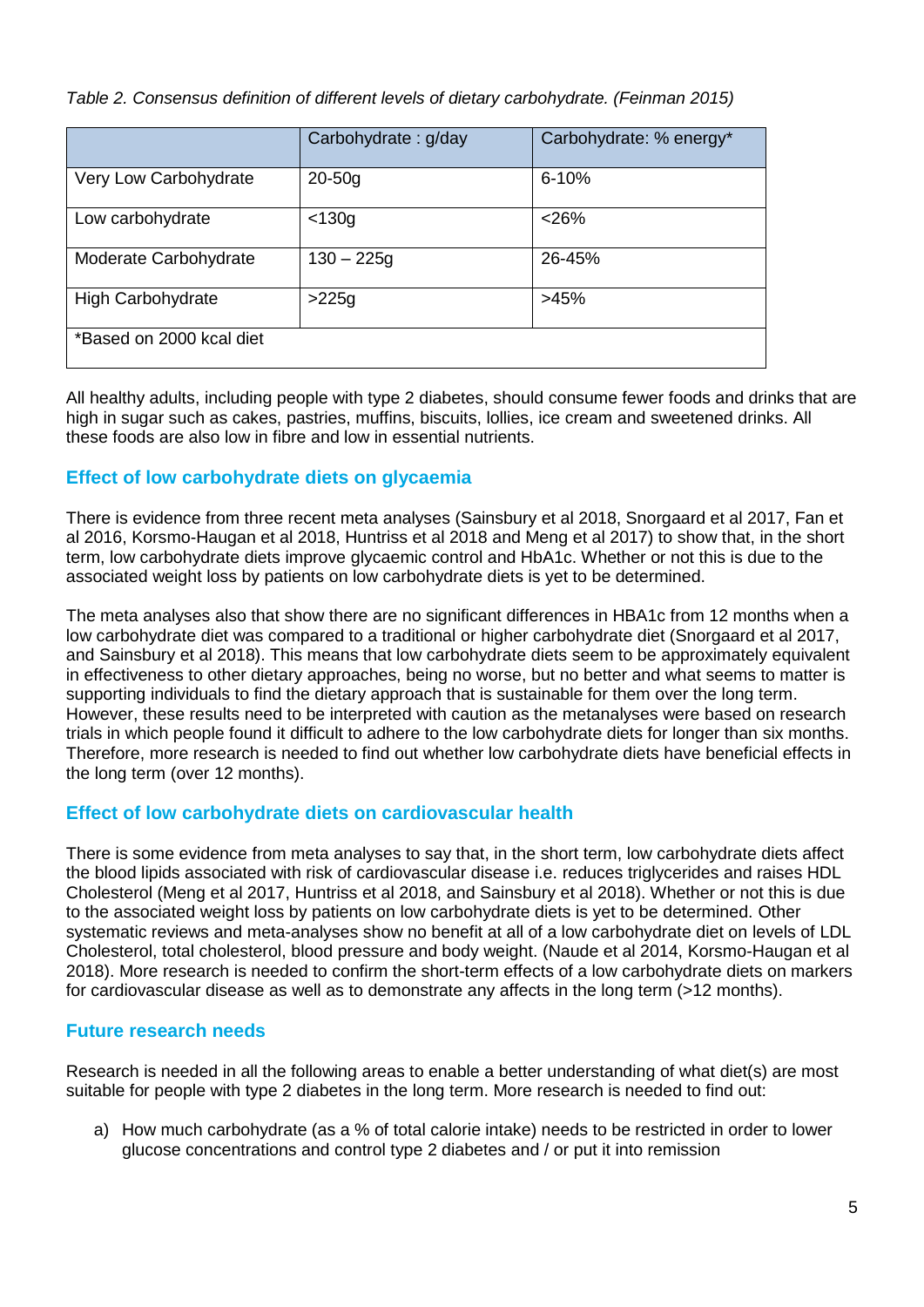- b) Whether carbohydrate restriction is able to lower glucose concentrations without the usual accompanying weight loss.
- c) What the ideal nutritional composition of the rest of the low carbohydrate diet should be (i.e. the percentage of fat and protein) in terms of the effect on both glycaemic control as well as the risk of developing cardiovascular disease in people with type 2 diabetes.
- d) More research is needed to demonstrate the effect of a low carbohydrate diet in the long term (>12 months) in terms of its effect on glycaemic control and risk of cardiovascular disease.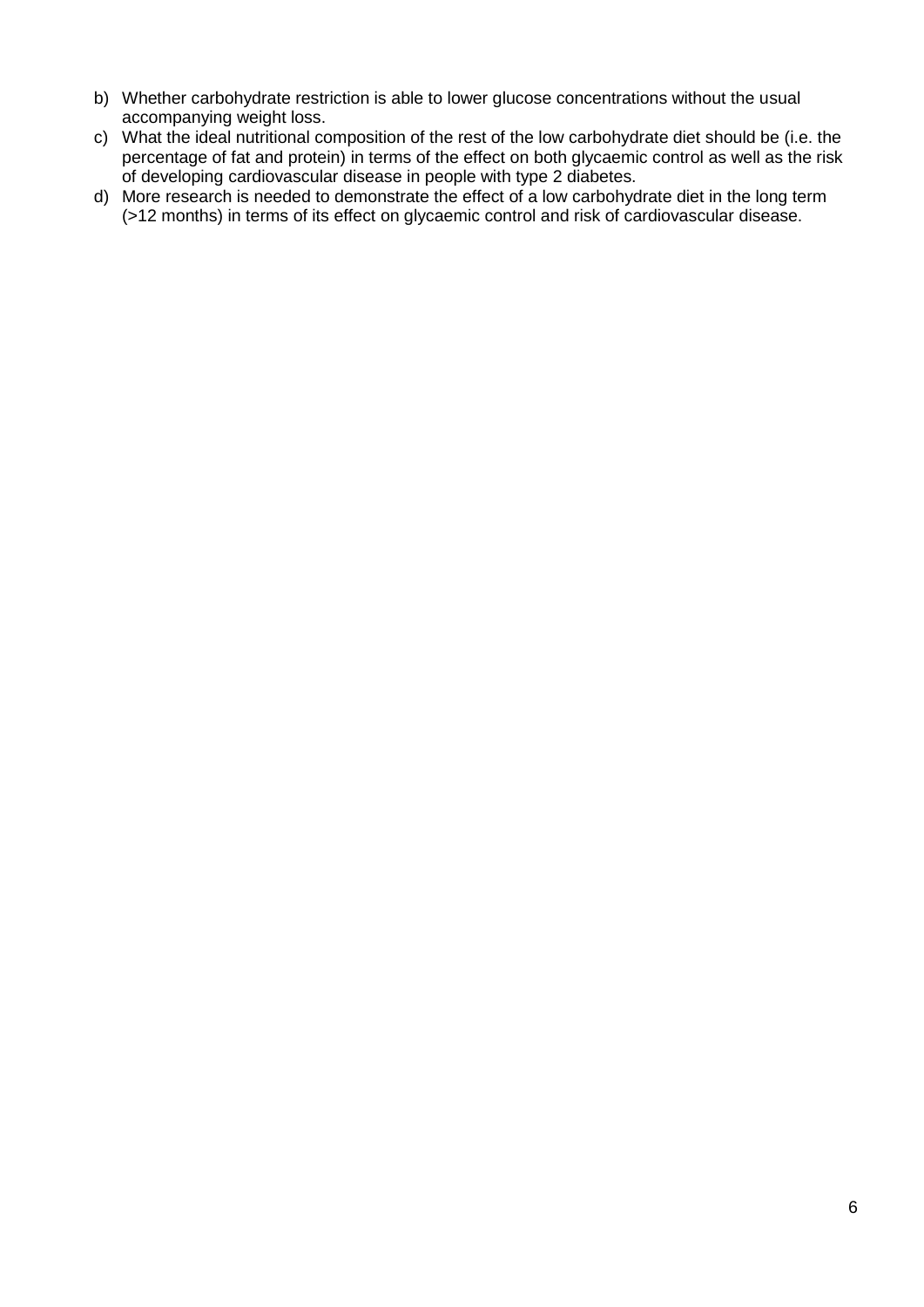## **References**

Dyson PA et al (2011a) Diabetes UK evidence-based nutrition guidelines for the prevention and management of diabetes. Diabet Med, 28(11):1282-8.

Diabetes UK (2018) Evidence-based nutrition guidelines for the prevention and management of diabetes. Available at: [https://diabetes-resources-production.s3.eu-west-1.amazonaws.com/resources](https://diabetes-resources-production.s3.eu-west-1.amazonaws.com/resources-s3/2018-03/1373_Nutrition%20guidelines_0.pdf)s3/2018-03/1373\_Nutrition%20quidelines\_0.pdf [Accessed 4 September 2018]

NICE (2018) Guidance 28. Type 2 diabetes in adults – management. Available at: [https://www.nice.org.uk/guidance/ng28/resources/type-2-diabetes-in-adults-management-pdf-](https://www.nice.org.uk/guidance/ng28/resources/type-2-diabetes-in-adults-management-pdf-1837338615493)[1837338615493](https://www.nice.org.uk/guidance/ng28/resources/type-2-diabetes-in-adults-management-pdf-1837338615493) [Accessed on 4 September 2018]

McArdle et al (2016) The role of carbohydrate in diabetes management. Practical Diabetes vol 33 no 7. 237-242.

Dyson PA, et al (2011b). Diabetes UK evidence-based nutrition guidelines for the prevention and management of diabetes. Diabet Med, 28(11):1282–8.

Dyson PA. (2015) Low carbohydrate diets and type 2 diabetes: What is the latest evidence? Diabetes Ther, 6(4):411–24.

Lean, M et al. (2018) Primary care-led weight management for remission of type 2 diabetes (DiRECT): an open-label, cluster-randomised trial. The Lancet , Volume 391, Issue 10120 , 541 – 551.

NICE (2018) Clinical Guidance 189. Recommendations Bariatric surgery for people with recent onset type 2 diabetes. Available at: [https://www.nice.org.uk/guidance/cg189/chapter/1](https://www.nice.org.uk/guidance/cg189/chapter/1-recommendations#bariatric-surgery-for-people-with-recent-onset-type-2-diabetes) [recommendations#bariatric-surgery-for-people-with-recent-onset-type-2-diabetes](https://www.nice.org.uk/guidance/cg189/chapter/1-recommendations#bariatric-surgery-for-people-with-recent-onset-type-2-diabetes) [Accessed on 4 September 2018]

FAO/WHO. (1998) Carbohydrates in human nutrition (FAO Food and Nutrition Paper 66). Rome: World Health Organisation and Food and Agriculture Organisation.

National Diet & Nutrition Survey (2014) Results from Years 1–4 (combined) of the Rolling Programme (2008/9 to 2011/12). London: Public Health England.

SACN (2015) Carbohydrates and Health. Available at:

[https://assets.publishing.service.gov.uk/government/uploads/system/uploads/attachment\\_data/file/44550](https://assets.publishing.service.gov.uk/government/uploads/system/uploads/attachment_data/file/445503/SACN_Carbohydrates_and_Health.pdf) [3/SACN\\_Carbohydrates\\_and\\_Health.pdf](https://assets.publishing.service.gov.uk/government/uploads/system/uploads/attachment_data/file/445503/SACN_Carbohydrates_and_Health.pdf) [Accessed on 4 September 2018]

Te Morenga L, et al. (2013) Dietary sugars and body weight: systematic review and meta-analyses of randomised controlled trials and cohort studies. BMJ: 346:e7492.

Feinman RD, et al (2015). Dietary carbohydrate restriction as the first approach in diabetes management: Critical review and evidence base. Nutrition, 31(1):1-13.

Sainsbury E, Kizirian NV, Partridge SR, Gill T, Colagiuri S, Gibson AA. (2018) Effect of dietary carbohydrate restriction on glycemic control in adults with diabetes: A systematic review and metaanalysis. Diabetes Res Clin Pract.139:239-252.

Snorgaard O, Poulsen GM, Andersen HK, Astrup A. (2017) Systematic review and meta-analysis of dietary carbohydrate restriction in patients with type 2 diabetes. BMJ Open Diabetes Res Care. 5(1):e000354.